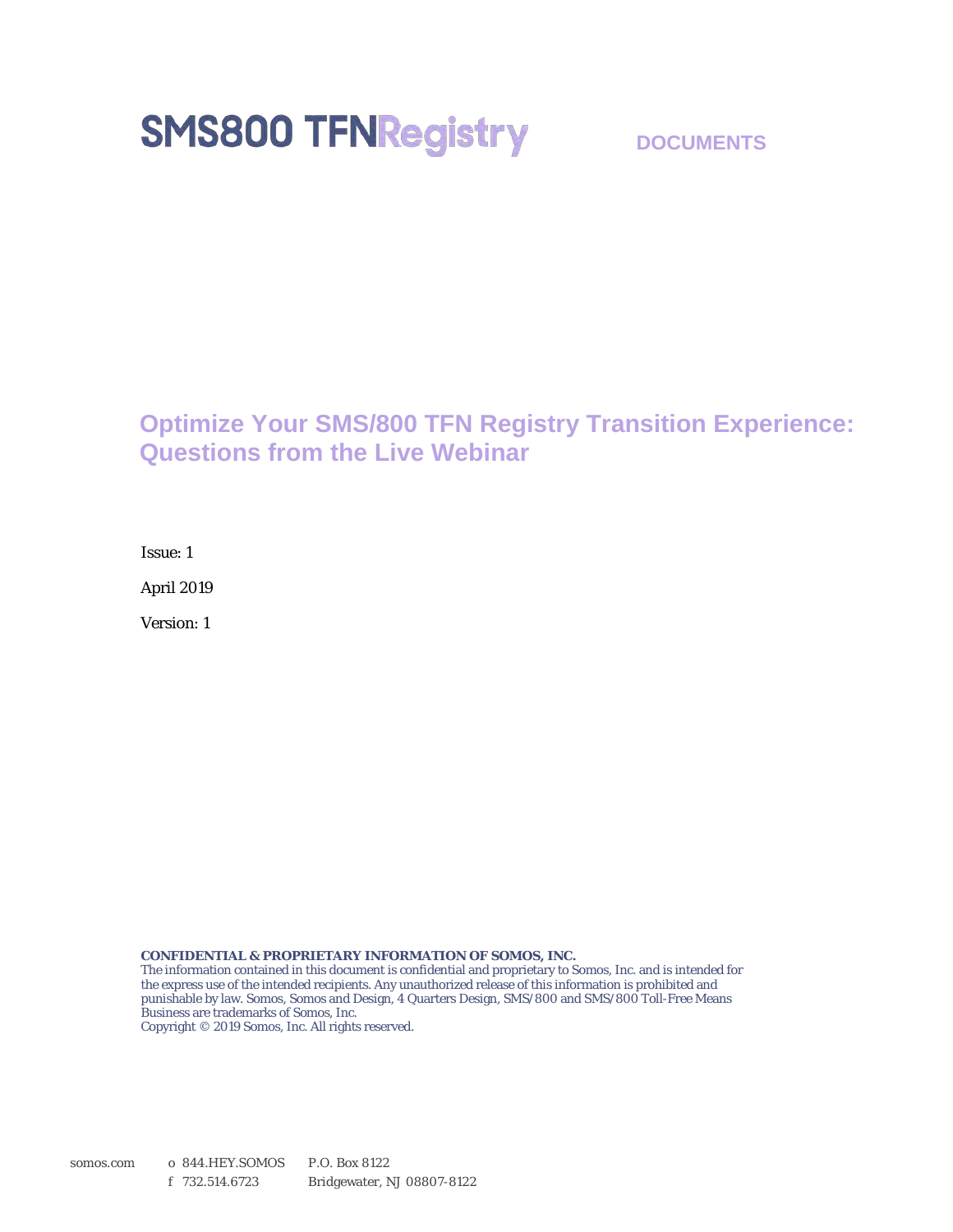# **Revision History**

|             |                | <b>Revision History</b>  |
|-------------|----------------|--------------------------|
| <b>Date</b> | <b>Version</b> | <b>Description</b>       |
| 4/2019      | 1. Issue 1     | <b>Production Issue.</b> |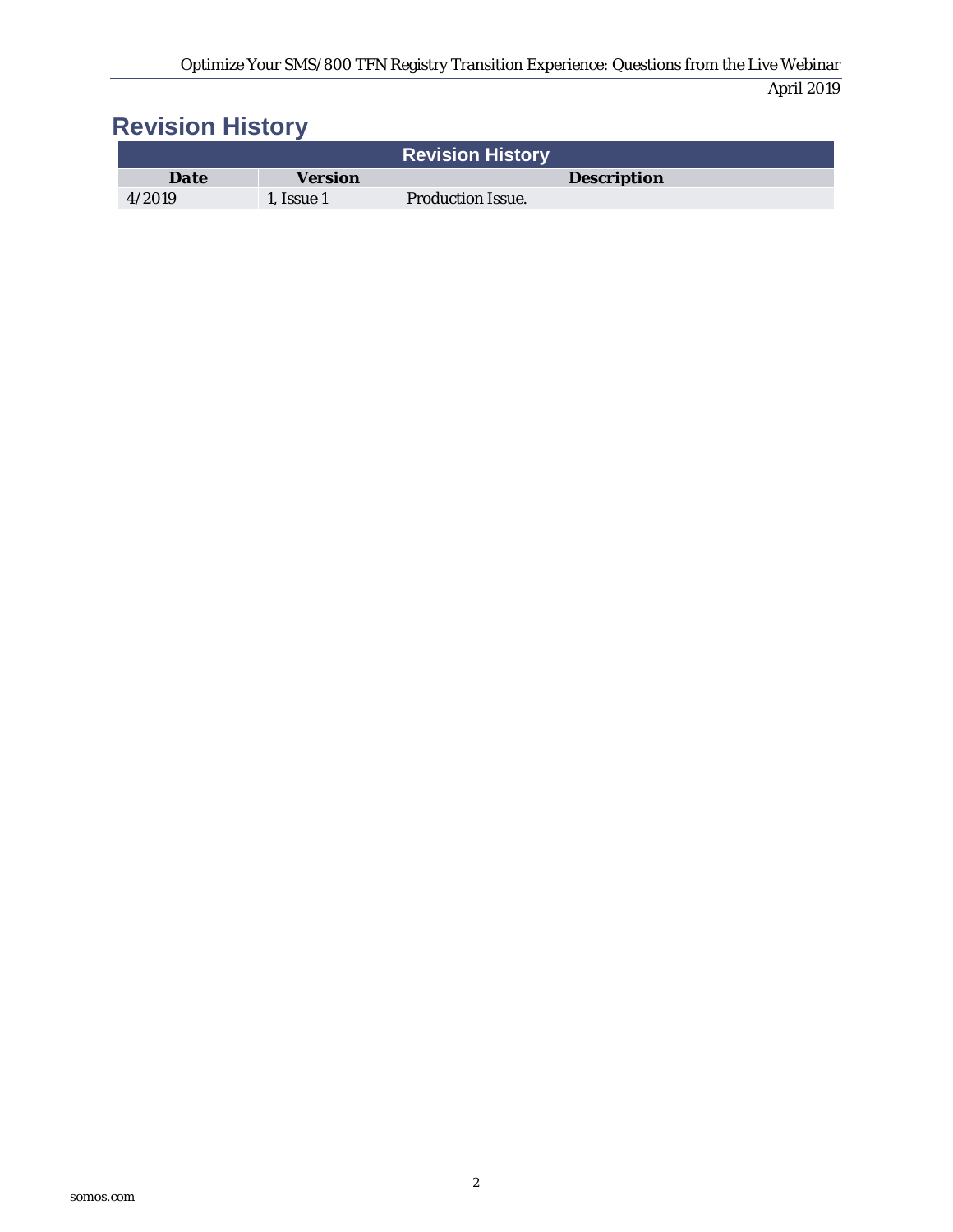#### **Table of Contents Introduction [......................................................................... 4](#page-3-0) [General Audience Questions ............................................. 4](#page-3-1) [SMS/800 TFN Registry UI Audience Questions ................ 4](#page-3-2) [SMS/800 TFN Registry API Audience Questions ............. 5](#page-4-0) [WBA Audience Questions.................................................. 5](#page-4-1) [MGI Audience Questions.................................................... 6](#page-5-0) [Reporting Related Audience Questions ........................... 6](#page-5-1)**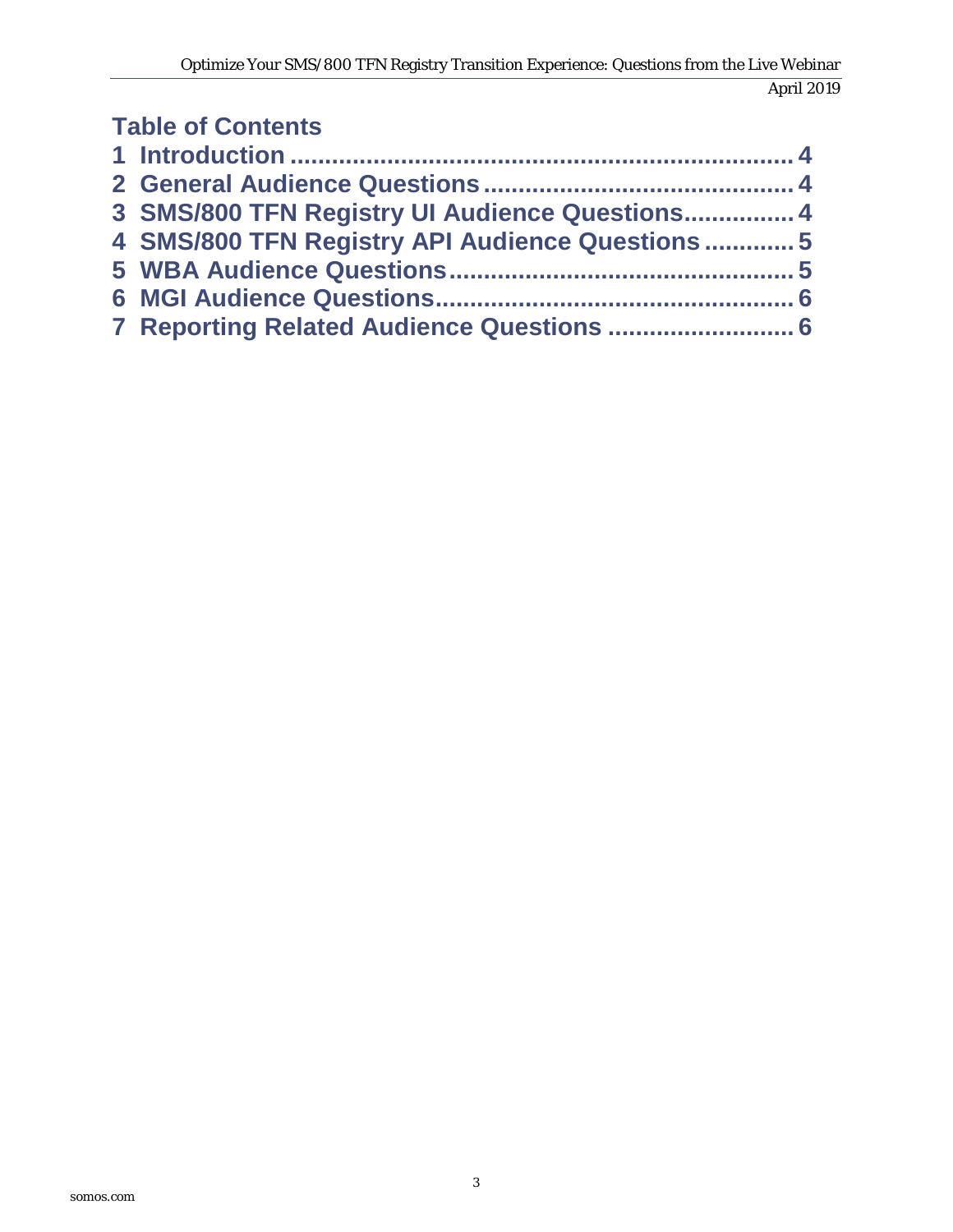### <span id="page-3-0"></span>**1 Introduction**

In March 2019, Somos presented the Optimize Your SMS/800 TFN Registry Transition Experience Webinar. The webinar provided you with the information you need to ensure a seamless transition during the SMS/800 TFN Registry cutover. Whether you are currently using the SMS/800 TFN Registry UI or API, the Web Based Access (WBA) or the Mechanized Generic Interface (MGI), the webinar covered everything you need to know to successfully navigate the process. The following chapters in this document provides you with the audience questions from the webinars and Somos' answers for future reference.

# <span id="page-3-1"></span>**2 General Audience Questions**

- Will this webinar be recorded and available for Responsible Organizations (Resp Orgs) to review?
	- A recording of this webinar can be found in the "Resources" section on the Videos page and a copy of the presentation slides can be found in the "Find Documents" section of th[e Somos Portal](http://portal.somos.com/)  [Website.](http://portal.somos.com/)
- Will there be a migration document be available for Responsible Organizations to review?
	- o The Migration Guides will be uploaded to the [SMS/800 TFN Registry](http://info.somos.com/tfnregistryresourcelibrary) Resource Library and a notification will be sent to all Resp Orgs as soon as they are available with a link to the documents.
- Will the SMS/800 TFN Registry User Interface (UI) be covered in the upcoming Resp Org Training & Certification?
	- o The Resp Org Training and Certification the week of April 15, 2019 will cover the SMS/800 Platform via the WBA. Classroom instruction is reinforced by hands on exercises using the WBA interface. There is a short overview of the SMS/800 TFN Registry UI included in the training agenda.
- We use 8MS, will we be affected?
	- o If a user goes through 8MS, please talk with your provider to determine how you will be impacted.
- We would like to participate in the Beta Program. Where do we sign up?
	- $\circ$  To participate in the Pre-Production Beta program, please click here to sign up.
- Are logins on the [Somos Portal Website](http://portal.somos.com/) impacted by the password change or are password changes only related to application interfaces?
	- o Passwords will not be affected or need to be changed for existing Login IDs on the Somos Portal Website.

# <span id="page-3-2"></span>**3 SMS/800 TFN Registry UI Audience Questions**

- Will training videos for the new SMS/800 TFN Registry UI be provided?
	- o Yes, there will be multiple SMS/800 TFN Registry training videos on UI and API as well as the SMS/800 TFN Registry Reporting, which will cover step-by-step processes. The videos will be **accessible through th[e Somos Portal Website](http://portal.somos.com/) and th[e SMS/800 TFN Registry](http://info.somos.com/tfnregistryresourcelibrary) Resource Library** and a notification will be distributed as soon as they are available.
- Is the SMS/800 TFN Registry UI available for MAC or we will still need to continue using Windows?
	- o The new SMS/800 TFN Registry UI is supported on both PC and Mac and will work with any browser. However, WBA will still have the same requirements that are currently in place, today.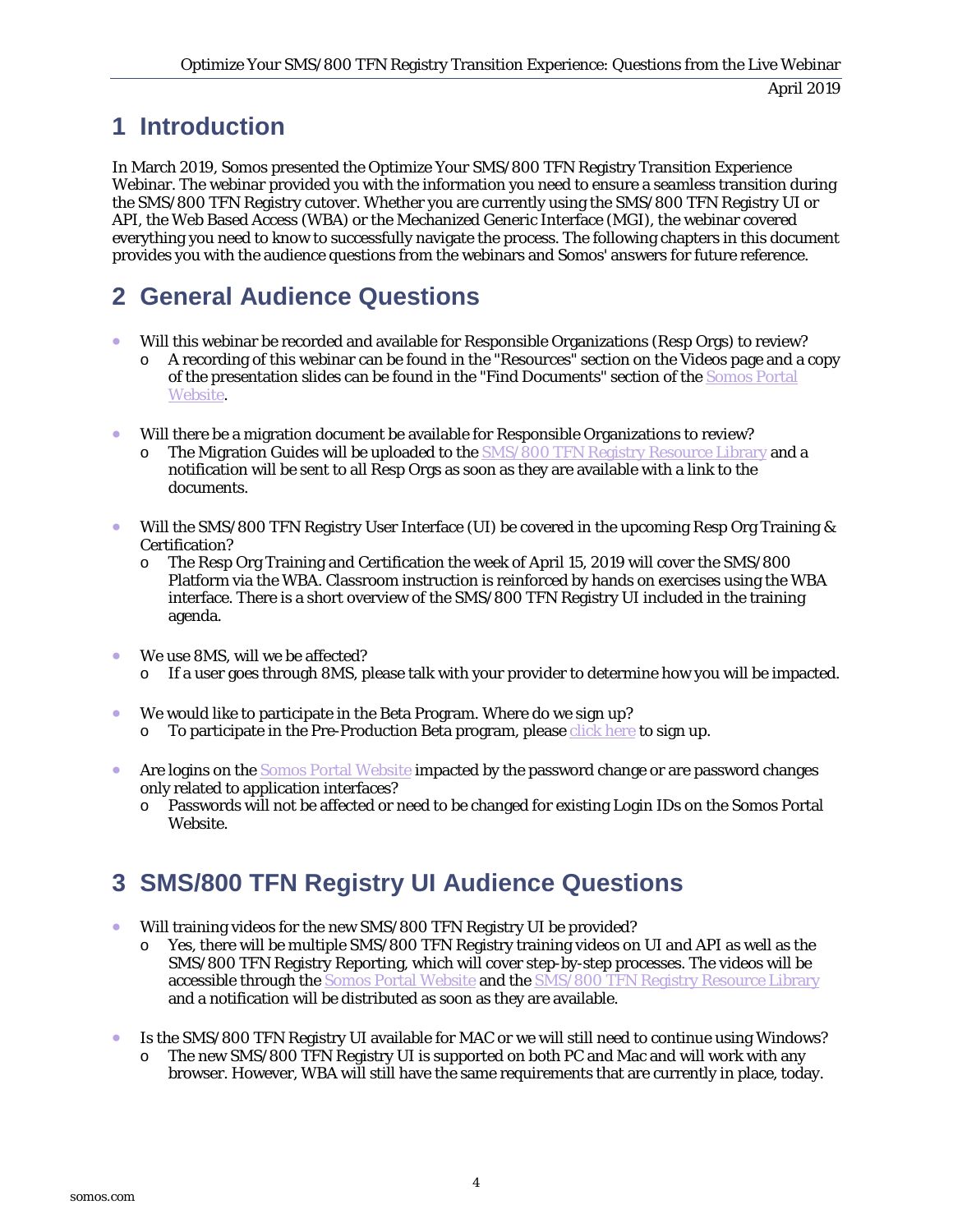- Will we be able to create Template Records (TADs)? Not just assign them, but actually create them? o Yes, the new TFN Registry UI provides functionality to create and modify templates similar to the WBA.
- Post-cutover we will be able to mass update TADs on recently ported numbers?
	- o Yes, all automation features will be available on SMS/800 TFN Registry UI post cutover and can be utilized for bulk updates.

# <span id="page-4-0"></span>**4 SMS/800 TFN Registry API Audience Questions**

- Do I need to download any programs for SMS/800 TFN Registry API V2?
	- $\circ$  The SMS/800 TFN Registry API V2 uses a new version of the specification document and points to a new End Point. SMS/800 TFN Registry API V2 can be invoked by creating a custom client or an out of box PostMan tool can be used to invoke and consume these API's.
- Will the SMS/800 TFN Registry API V1 be supported after the full system cutover?
	- The SMS/800 TFN Registry API V1 will no longer be supported after the full system cutover. We encourage all API users to take advantage of the Pre-Production Beta program (please click here to sign up) to test the new API V2 and make necessary changes in your API V1 scripts.

## <span id="page-4-1"></span>**5 WBA Audience Questions**

- Is the WBA being decommissioned?
	- o WBA will be supported through 2020 to give users ample time to migrate to the SMS/800 TFN Registry UI and API.
- Will the Mass Resp Org Change (MRO) abilities be available in the SMS/800 TFN Registry with cross entity permissions?
	- o Yes, Cross Entity permissions are supported on the MRO feature in the SMS/800 TFN Registry UI.
- Will I need a VPN to connect to WBA?
	- o Yes. As it does today, WBA will continue to require a VPN connection post cutover.
- Where can I find the new applet required to connect to WBA post cutover?
	- $\circ$  Post cutover, please visit [app.somos.com](http://app.somos.com/) to download the new applet. Please work with your internal corporate IT team today to ensure you have the correct permissions to download and install this new applet on your computer. You will still need a Windows 7 or 10 OS, a Network Connection (client-based VPN, Site-to-Site VPN or Dedicated Circuit), Internet Explorer 11 browser and Java 8. You can also access the applet features and functionality during the Pre-Production Beta program (please click here to sign up). Compatibility will remain the same and the new applet is configured the same way.
- Our Resp Org only uses the WBA. Do we need to change our passwords in the SMS/800 TFN Registry or just in WBA?
	- o Somos will communicate the SMS/800 TFN Registry cutover date at least 30 days prior to launch and all users should log into the SMS/800 TFN Registry UI, including WBA users to change their passwords. When you change your password in the SMS/800 TFN Registry UI, it will sync your newly created password to WBA. Please make sure your password is only 8 characters in length. For reference, the TFN Registry UI allows between 8 and 14 characters, however, in order to ensure you do not get locked out of WBA you must only have 8 characters.